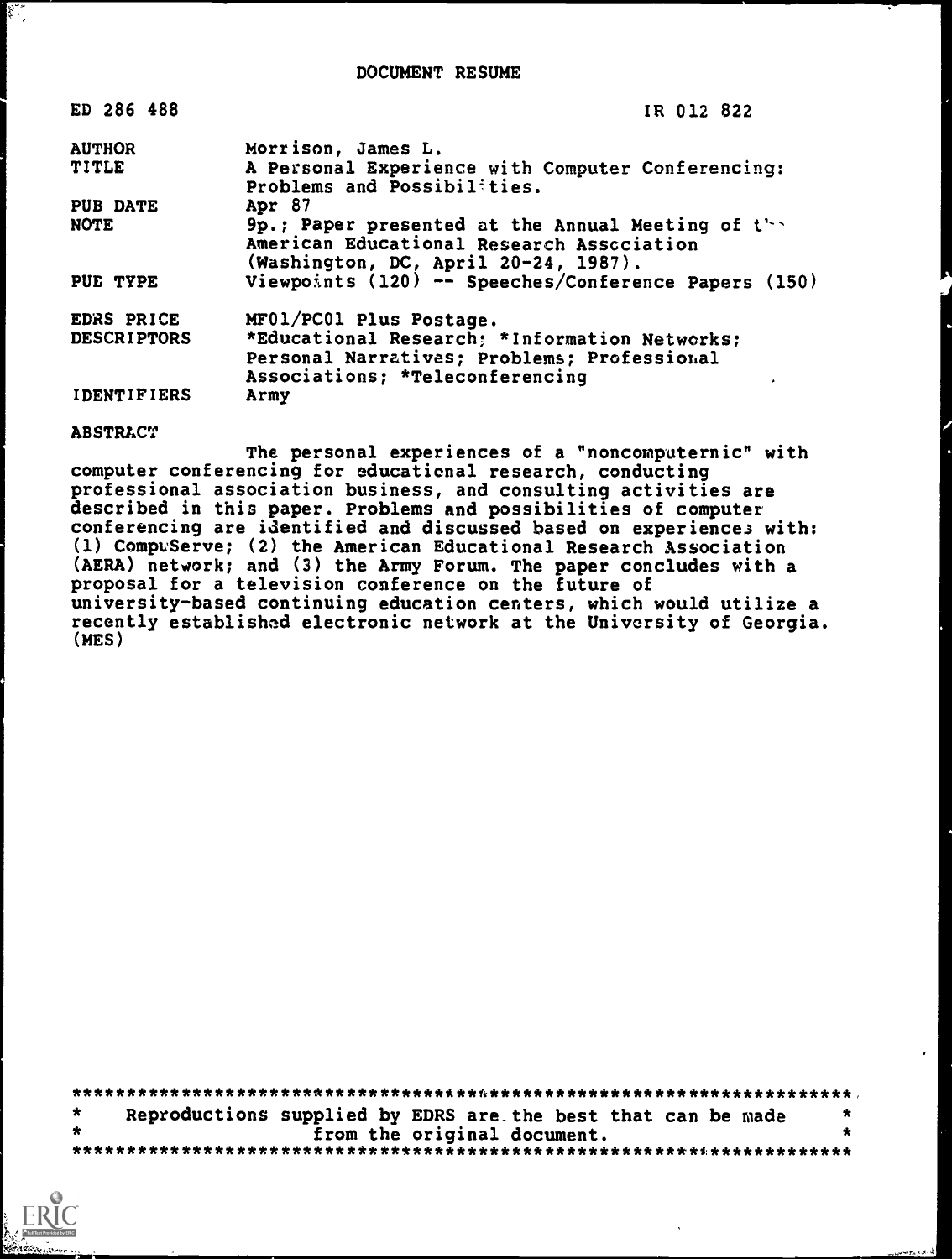## A Personal Experience with Computer Conferencing: Problems and Possibilities

Computer conferencing is a technological development that will enable educational researchers to work more efficiently and faster. For example, through computer conferencing, it is possible for a researcher to upload a manuscript (memo, proposal, or conference paper) to a host computer and have colleagues around the country (and world) download it, read it, and provide a critique, all in the matter of hours or a few days. This technology therefore has the possibility of saving money in copying and postage costs as well as in the time it takes for a selected audience to receive the manuscript. Moreover, it saves on telephone costs, as "telephone tag" no longer needs to be played.

The purpose of this presentation is to provide an anecdotal record of a "noncomputernic" researcher who has attempted to use telecommunications in conducting AERA as well as educational research and consulting activities. In preparing the presentation I was tempted to amend my subtitle of "Problems and Possibilities" to "The (Almost) Thrill of Victory and the Agony of Defeat."

Let me begin bilintating my credentials. I have been involved with telecommunications for over two years, having purchased my first modem in early 1985. This, of course, allowed me to have a capability of computer-to-computer direct communications with another person, regardless of whether or not they had the same kind of computer. I was also an early joiner and supporter of the AERA net on CompuServe, and have since joined and have used the following electronic networks: Army Forum Net and a subnet, the Issues Assessment Process Net; the Army Research Institute E-mail net; Bitnet; United Way of America's Human Care Network and the National Center for Adult and Continuing Education Net.

I suspect, however, that the reason Jim Shaeffer asked me to be on this program was because when I was vice-president of Division J, I purchased a CompuServe subscription for each member of our executive committee and for both of our newsletter editors. In addition, I established an ad hoc committee on electronic networking to facilitate communication will Division J members. That committee has continued; Jim is presently its chair.

I purchased the CompuServe kits for our executive committee to (I) facilitate our discussion of Division J business and (2) allow any Division J memberto review and contribute to this discussion. In effect, we could conduct business meetings throughout the year as the need arose, and our membership would have the opportunity to contribute to that discussion. I purchased the kits for the newsletter editors so that they in particular could participate and report on this discussion. Also, by having kits, they would be able to receive manuscripts from contributors without having to "rekey" them for their printers. I established the committee to facilitate the use of telecommunications by researchers in postsecondary education; this committee was to serve a professional development function by extolling the virtues of computer conferencing in newsletter columns and in sessions at annual meetings. That was the promise. What happened was this: as far as I know, only one member of the executive committee attempted

ર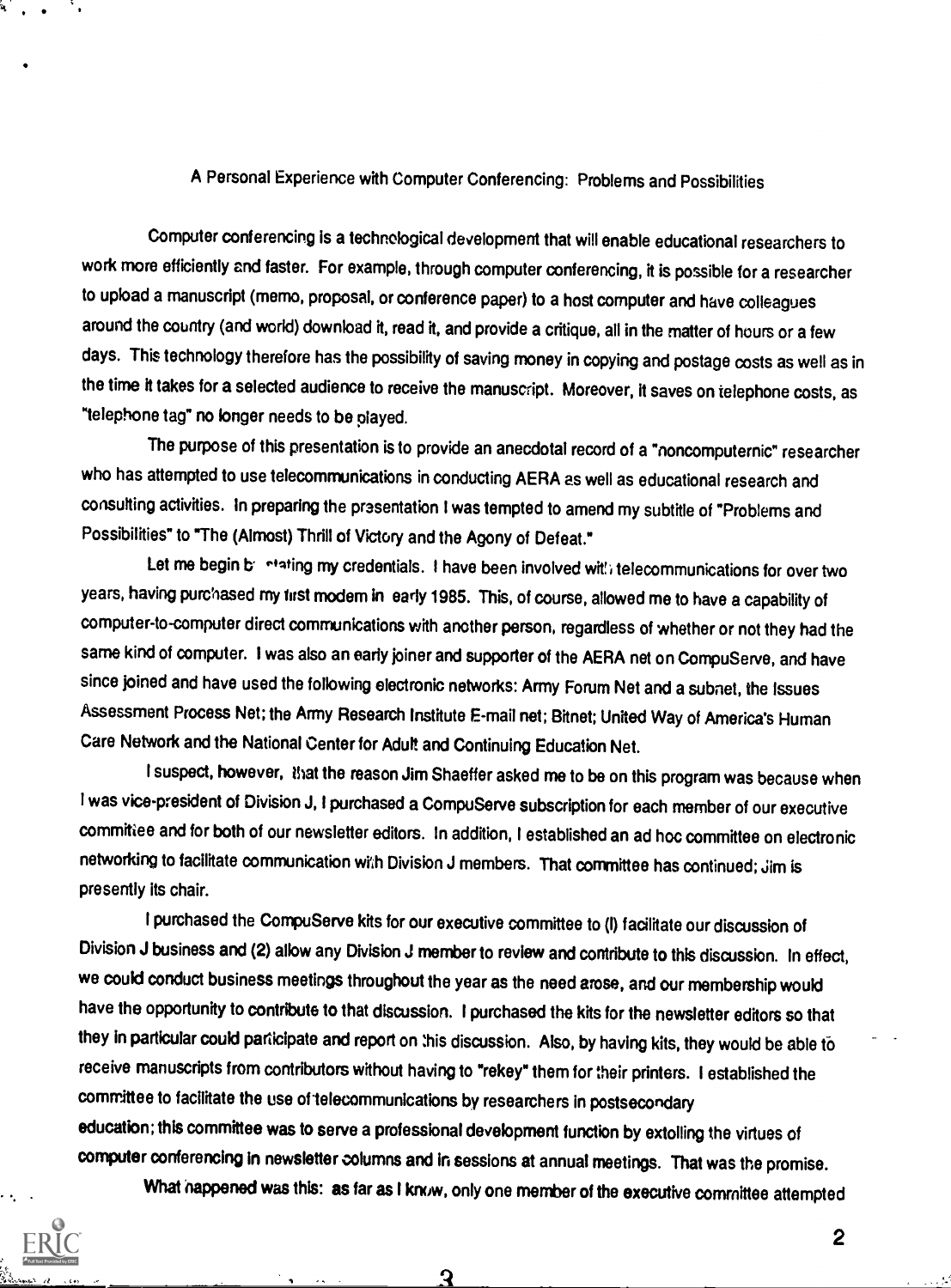to use CompuServe during my vice-presidency. And I never was able to communicate with her. Why not? She did not have a computer at home; therefore, she used her office computer with modem during the day, when the rates were the highest. By the time she had figured out how to get on the net, she had exhausted her funds! Moreover, there was no provision in her budget to pay CompuServe. (CompuServe requires payment by credit card.) Several of the other members of the committee did not have a modem either at the office or at home, and their projections of obtaining a modem ranged from six months to a year. One said that he would never get a modem; I asked him to send his kit to the incoming (1987) program chair who had promised me that he would request each member of the 1987 program committee to purchase a kit and develop the Division J program via the net.

To my knowledge, all 1987 program communication was conducted the old fashioned way--mail and phone. I say "to my knowledge," because I, too, have been delinquent in getting on the net, since I no longer had a budget to pay the expenses. That is, even when using CompuServe in the evening and on weekends, it is very easy to run up monthly bills of \$30 or more. Moreover, it takes time, something like 10 to 30 minutes a session. And it requires time to relearn how to access and use the net---telecommunications is not quite like relearning to ride a bicycle; it is more like learning esoteric statistics--if you don't use it, you lose it.

I experienced the "thrill of victory" with the AERA net, however. Jean Pierce, the systems operator, in an attempt to increase usage of the net, invited several people to have a computer conference at dates and times announced in Educational Researcher. In my case, I uploaded a paper to the data library. Those individuals who wanted to discuss the paper with me signed on the net one Sunday evening at 9:00 P.M. Eastern time. Jean conducted the conference just as she would chair a meeting, using a modified Roborts Rules of Order. That is, she instructed the participants to hit the question key when they wanted to ask a question and to use an ellipse when they completed their question or response. She controlled who "talked." What followed was an intense hour and a half discussion. In computer conferencing, when you are asked to type a response to a question, there is no chance to examine facial or body language response to what you are saying, no chance to edit, and no chance to run a "spell checker" over your typed response. And what you say is on the record--everyone can keep a typed copy of the conversation. Of course, that is one of the benefits of computer conferencing. In my case, the participants were new to the world of environmental scanning, and several "the emperor has no clothes" type questions were asked. Consequently, the conference was of value to the further development of my paper; I hope that it was of value to those who read and participated in the conference.

I am al.: active member of the Army Reserve, assigned as Deputy Commander, U.S. Army Research Institute for the Social and Behavioral Sciences. ARI has many branches in this country and in Europe. An electronic mail system is used to facilitate communication within the total organization, including those reservists assigned to it as Individual Moblization Augmentees. The Army also sponsors an electronic net called the Army Forum, a network which has a number of subnets for use by special interest groups. Authorized individuals gain access to the ARI E-mail or the Army Forum via tymnet or telenet, commercial services which enable most individuals to use a local phone number. If one is travelling or lives in an area not accessed by tymnet, an 800 number is available. Therefore, Individuals may use either of these networks at no cost to themselves; the Army picks up the tab.  $\sim$   $\sim$ 

4



 $\sqrt{1-\frac{1}{2}}$ 

.3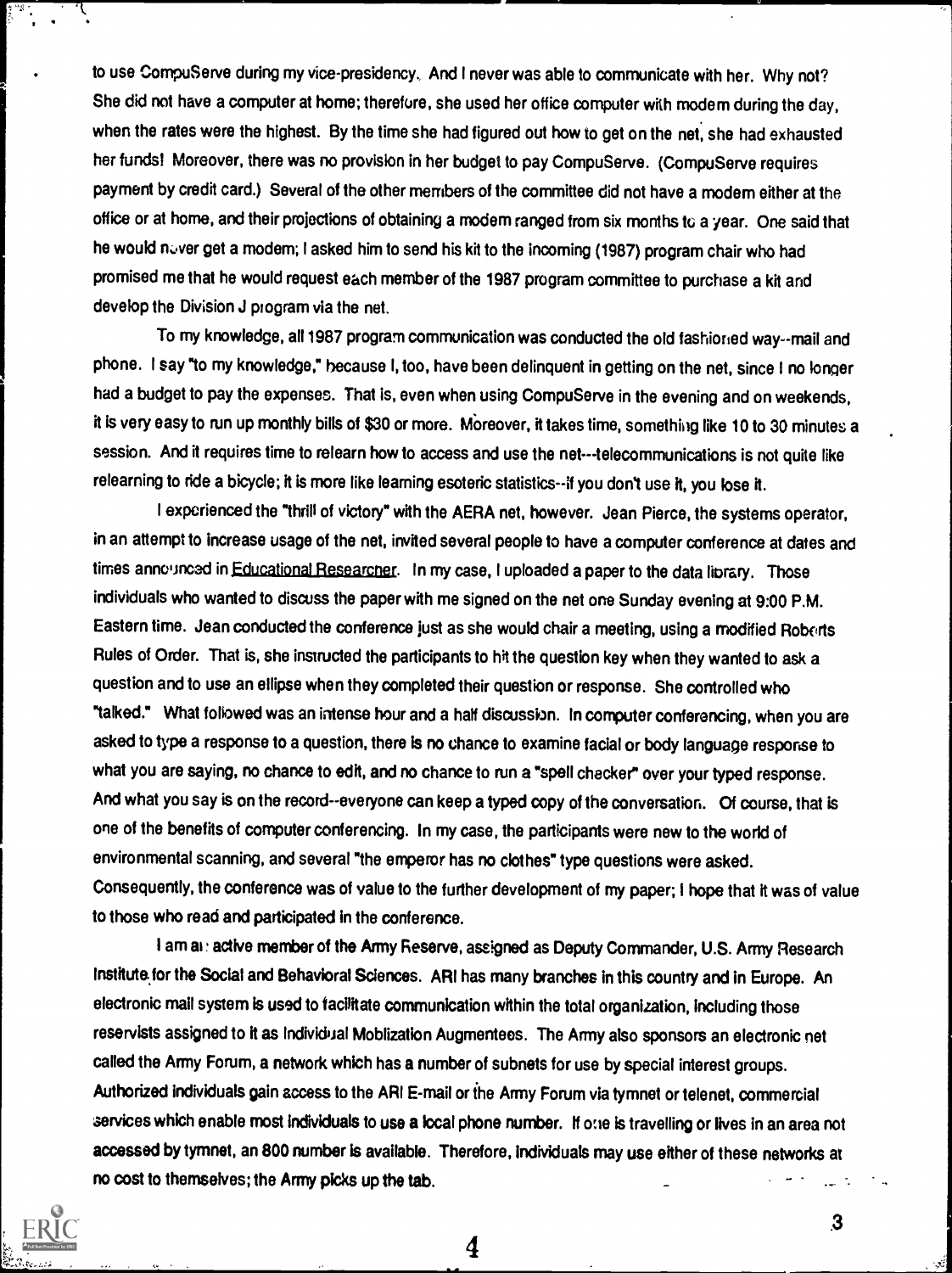One of my reserve assignments last year involved assisting the Army Studies Offica to more effectively use a subnet of the Army Forum called the Issues Assessment Process Net (IAPNET). IAPNET was established to facilitate a greater understanding of the issues facing the Army. The logic was that by presenting a comprehensive "issues" paper to selected Army analysts all over the werkd, the resulting electronic dialogue, available to all participants, would enable the Army Studies Office to "get a better handle" on the issues facing the Army, and, consequently, become more effective in assisting the Army to resolve these issues. At the time I was requested to assist the Office with this task, the evaluation of the success of using an electronic network was decidedly negative. That is, the discussion of the "paper" put up on the system was of fairly low quality, and not at all in keeping with the expectations of the project.

,  $\sum_{i=1}^n$  is the company of the set of  $\sum_{i=1}^n$  is the company of  $\sum_{i=1}^n$  is the company of  $\sum_{i=1}^n$  is the company of  $\sum_{i=1}^n$  is the company of  $\sum_{i=1}^n$ 

My task was to design a pilot study to be conducted on IAPNET focussing only on one set of issues (i.e., those issues related to future needs and sources of competent personnel in the light of the demands of modernization). The design was to include methods for addressing the unique problems involved with collecting, collating, and analyzing data on a telecommunications network.

Unfortunately, in the course of completing this task, I found that the design requirements for a traditional Delphi study would require extensive revisions in the telecommunications software. However, it did appear possible to conduct a modified Delphi study using the existing software, and my report included the design, "cover letter," and initial questionnaire, which in essence, asked participants to brainstorm critical trends and events with some re-evaluation of the products of the exercise.

When I turned in my report (electronically, over the net), I sent a copy to one of the professional futurists in the Army who is based in the Office of Strategic Studies, U.S. A.my War College, and who was a participant on the IAPNET. The purpose in doing this was to tie the project to his office. To this date, the Army Studies Office has not implemented the pilot study. Two months ago I got a letter (via U.S. mail) from my colleague at the War College telling me illat he had just reead my message (sent seven months earlier) and asking me if anything was ever done with the project! Even now, when I occasionally check in on the net, there is practically no dialogue.

Lact summer I worked on another Army project with a colleague based in Los Angeles. We were under tight deadlines, but we thought that we could use computer conferencing so that this great distanc > (regular mail takes about five working days) would not hamperus. My major role in the project was to produce a literature review upon which much of our study would be based and which would become an appendix in the final report. The review turned out to be approximately 100 pages. It took me four hours to send the initial draft. Why did it take so long? First, my colleague uses an IBM and I use a Macintosh. Therefore, we must send in ASCII text. This accentuates problems if there are "line breaks." In this particular instance, we experie...;ed four "line breaks." Each break requires another phone call to ascertain where the break occurred. Once I had this information, I had to go back into my original text, find where the break was, make a new document, resave that document in ASCII text, and go through reestablishing a connection to restart the transmission. When it was time to submit the final report, I used a laser printer to imitate IBM 10 point Courier type, printed the document without page numbers, and mailed it Federal Express. We decided that the time on the phone with 24 line breaks, and the time it takes to reformat a long document would result in snore cost (and frustration) than express mail.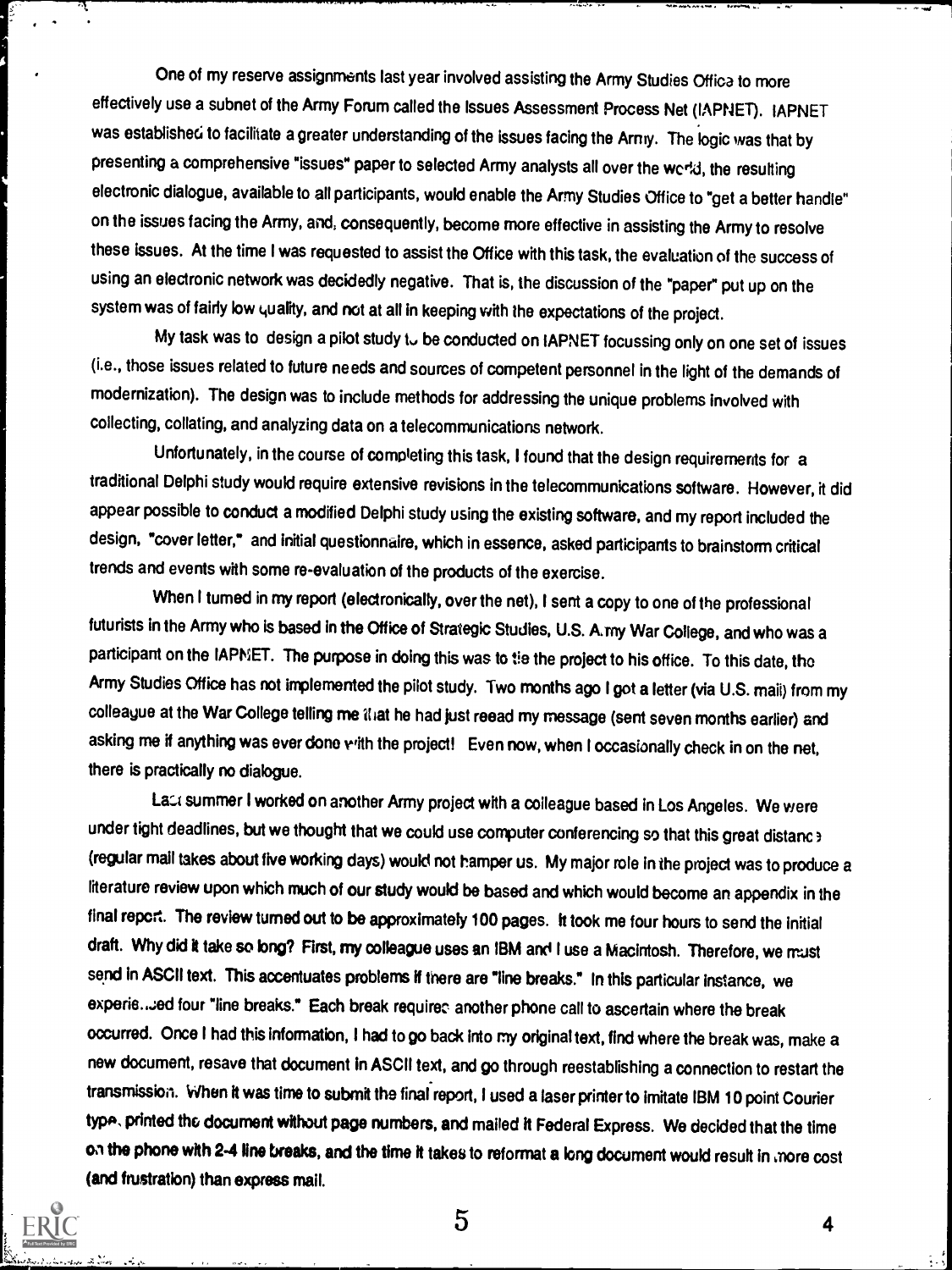I have not given up on computer to computer transmissions, however, particularly for relatively short documents. Several months ago, a colleague at Jim's institution called me about assisting their "Goodlad Partnership" in planning for the future of public education in the state. The Partnership consists of the University of Wyoming School of Education, the Wyoming Department of Public instruction, and eight school districts. Since representatives of the agencies of the partnership were going to meet within the next month after our phone call, and since there was insufficient time to gamer the funds necessary to fly me out to meet with them, we decided that I would participate in a two hour conference call with them. In addition, I would prepare a proposal of how the partnership could plan for their future, the expectation being that we could get a copy of the proposal to them in time for meaningful discussion. I wrote the proposal, and, since Jim also has a Macintosh, was able to transmit the proposal as a formatted document. Thus within two hours after our transmission, Jim's colleague had a copy of the proposal with a request from me to share it with her immediate colleagues, and I was able to phone her in two days for suggestions for revision. When I phoned, she had no suggestions for revision and said that she would distribute it to those people in the Partnership who were coming to Laramie.

There are two teaching points to this illustration. First, a document was indeed successfully transmitted, although it took an hour for what should have been a ten-minute task. The reason for this was that neither Jim nor I had used MacTerminal for some time, and neither of us had communicated Mac-to-Mac. (Recall what I said earlier-using telecommunications is not like riding a bicycle after some absence .rom this activity.) We had to "play around" for awhile. The documentation for the software is difficult to understand and is frustrating. At one point we were leading the instruction manual together in an attempt to find out why we were not able to successfully transmit the proposal. We came to what appeared to be the relevant section to fix our problem. The manual saio to do x and y, but not if you were communicating Mac-to-Mac. It did not explain what to do if you were communicating Mac-to-Macl By clicking "this and that," however, we finally were able to obtain a successful transmission.

The second teaching point is that Jim's colleague, after circulating the proposal to one or two Feople for an immediate response, did not reproduce it for the participants in the telephone conference! The best laid plans of mice and men....

One more story that illustrates the promise and the problems of computer conferencing. .. One day, out of the blue, I received a phone call from a person representing a rather wealthy school district in the suburbs of Detroit. She worked for the General Motors Research Laboratory and got my name from a colleague who heads GM's environmental scanning activity and who serves with me on the United Way of America Environmental Scanning Committee. She wanted to inquire as to my availability to give a onehour speech in a conference this school district was sponsoring in October, titled, "The American High School in the Year 2000." After chatting about who else they were inviting and possible topics for other speakers, I made a suggestion that the three day conference begin with a four-hour workshop on approaches to studying the future and associated planning techniques, the rationale being that

6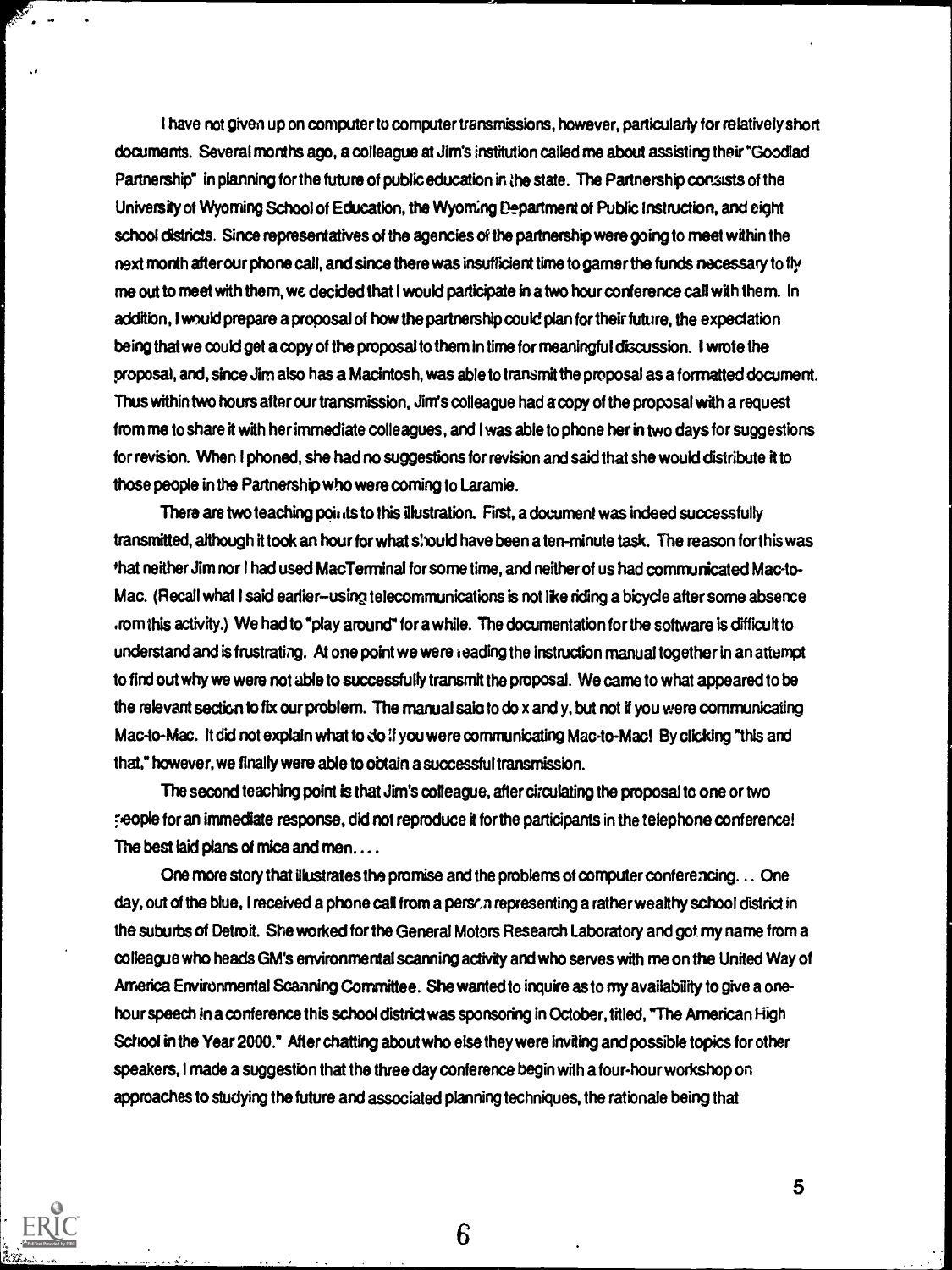participants would not only be exposed to substantive ideas, but would experience using these ideas and, at the same time, learn elementary planning and forecasting techniques. She was attracted to this idea, and said that she would present it at their planning meeting the next day.

I a% Jke early the next morning with a scheme to turn the entire conference into a workshop where we would begin as I suggested, but would intersperse formal presentations by authorities on the curriculum in the year 2000 (what will be taught), educational technology (what will hardware, software, and pedagogy be like), the society (what will it be like), faculty and students (what will they be like), and outcomes and performance measures (how will high schools, teachers, and students be evaluated) with workshop activity involving all conference participants. In these activities, participants, in 8-10 person groups, would ideni fy the trends that they jotted down during the formal presentation (and those that came to mind during the small group discussion), evaluate the trend set to determine the ten most critical trends, and forecast the value of these trends over the next fourteen years. Having completed that exercise, they would then identify events that could affect either those trends orthe area itself, evaluate this event set to determine the five or six most important events, and then forecast the probability of those events occurring in the next fourteen years. The groups would then take one event and, using the impactnetwork technique, forecast the event's effects if it were to occur. The end result of all of this activity would be a book-length publication, and, hopefully, a very successful conference.

I jotted these ideas down using my Macintosh, with the notion that I would discuss them over the phone with my contact before she attended the conference planning meeting ,later that day. Unfortunately, no or 9 answered her office phone. A recording gave me a number to call if there were an emergency. I called it and got a receptionist in the division where this person worked. I asked if it were possible for me to transmit a two-page single-spaced letter via modem, which could then be left on my contact's desk. The receptionist said that she would need to inquire cnd would call me back. She phoned me within 20 minutes with this message: no one at GM Research Laboratories had use of a modem and persona! computer!

As it turned out, my contact returned my phone call before her meeting. I recited my ideas and told her that I would put them in letter format and send them to her by regular mail. Within three weeks the superintendent phoned me, told me that he liked my proposal, but that they were able to get someone locally to do what I had proposed.

What is the lesson? First, the number of individuals who have the equipment to conduct computer conferencing is still quite limited. Second, if I had not had the idea that I could quickly telecommunicate my proposal to my contact who then would reproduce it and take it to the meeting with her, I might very well now have a substantial honorarium for a one-hour presentation this October! By having the capability to immediately transmit documents, and the convenience of a computer in my study, I turned a simple request for a presentation into a proposal to run the entire conference. And in the process, I suspect, scared off my never-to-be colleagues!

7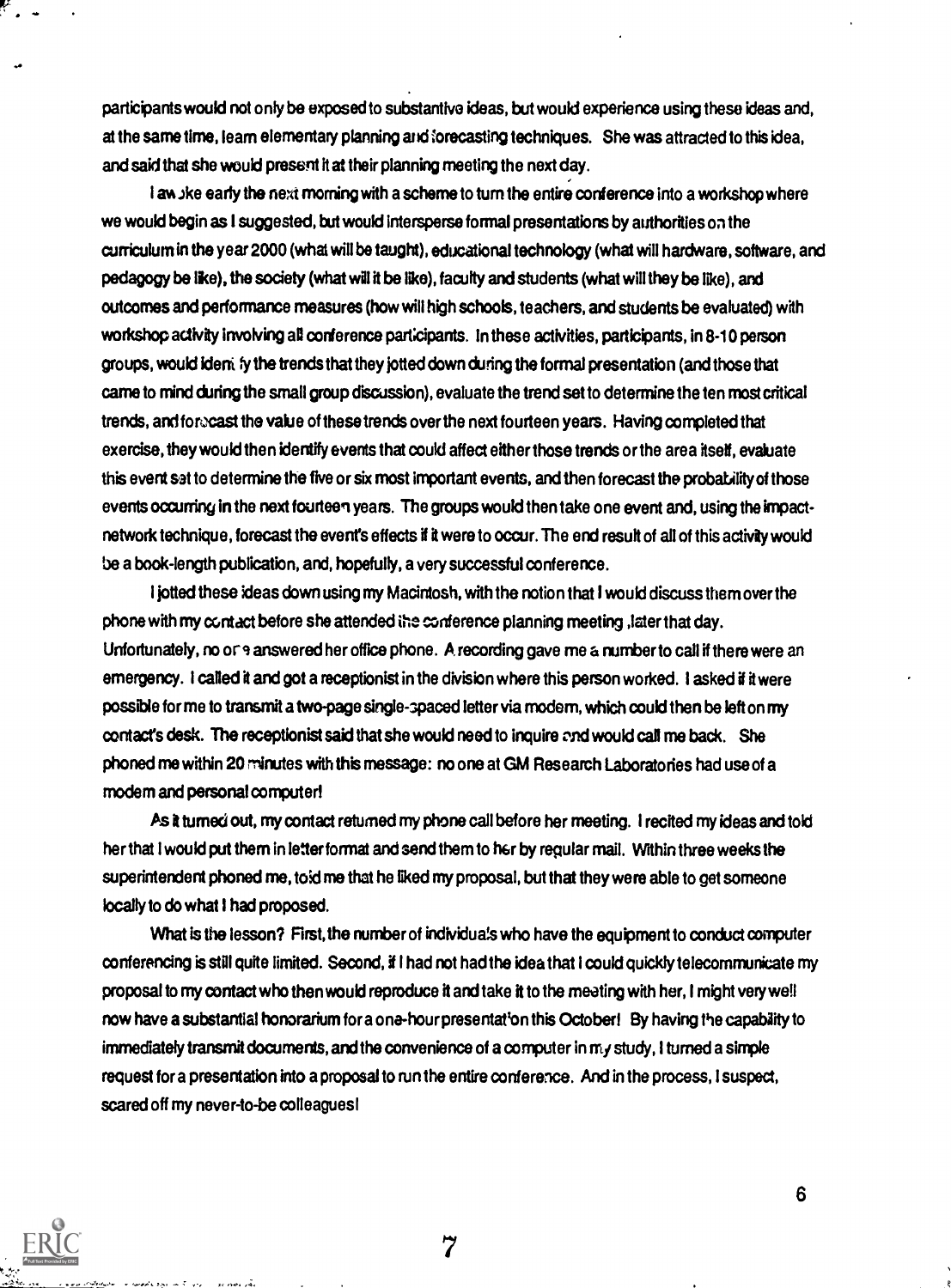What does all of this mean? Computer conferencing does have a great deal of potential for rapid communication of manuscripts to hundreds of people. The software is not easy to learn, either software for one's own computer or for a host system. Many--most--of our colleagues still do not have the equipment. Our institutions not only do not for the most part have the equipment, but they do not have customary budgetary ways to support individuals who wish to use computer conferencing. And even if our colleagues do have the equipment, we cannot count on their answering their mail But these inhibitions are changing. And I remain as optimistic as ever. In fact, let me tell you about our latest scheme.

The University of Georgia's Center for Continuing Education, under the auspices of a grant provided by the W. K. Kellogg Foundation, has recently established the National Center for Adult and Continuing Education Network (NCACE). The purpose of the network is to provide an electronic environment for dialogue among professionals in the field of adult and continuing education. In addition to the electronic network, the Center has the capability to transmit television programs via satellite to any part of the country.

My proposal to them is this. Announce a National Seminar on the Future of University-Based Continuing Education Centars. Each such center would receive an invitation to participate. Participating centers would be requested to join NCACE and reserve stair development time to coincide with the TV conference. Nationally prominent speakers would be commissioned to present their views of the future, or address a particular issue important to the field. The format of the presentation would be as follows: the speaker (or speakers) would spend some time on the historical development of a particular area or issue and its current status, but the bulk of the time would be spent on its future (danger areas, uncertainties, etc.). The audience would be asked to listen carefully, and jot down trends that define that area and/or events that could affect those trends or the area directly, regardless of whether or riot they are mentioned by the speaker. This presentation would be followed by a question and answer period that would take advantage of the electronic nei. Participants in Iowa could type in their questions, as could participants in California. These questions could be projected to a large screen and immediately be responded to by the speakers.

After the first presentation, I would give a presentation on how to study the future. This presentation would be followed by an on-site workshop where participants would be divided into 8-10 person groups surrounding an easel. They would identify the trends that they jotted down during the presentation (and those that came to mind during this small group discussion), evaluate the trend-set to determine the ten most critical trends, and forecast the value of these tranda over the next fourteen years. Having completed that exercise, they would then identify events that could affect either those trends or the area itself, evaluate this event-set to determine the five or six most important events, and then forecast the probability of these events occurring in the next fourteen years. The groups would then take one event and, using the impact network technique, forecast its effects if it were to occur.

Each center participating in the workshop would have a recorder who would type in the results of this activity and transmit it to the Georgia Center via NCACE. I would edit this information, and, during the next satellite transmission period, project and discuss the output of all the participants on the large screen.



8